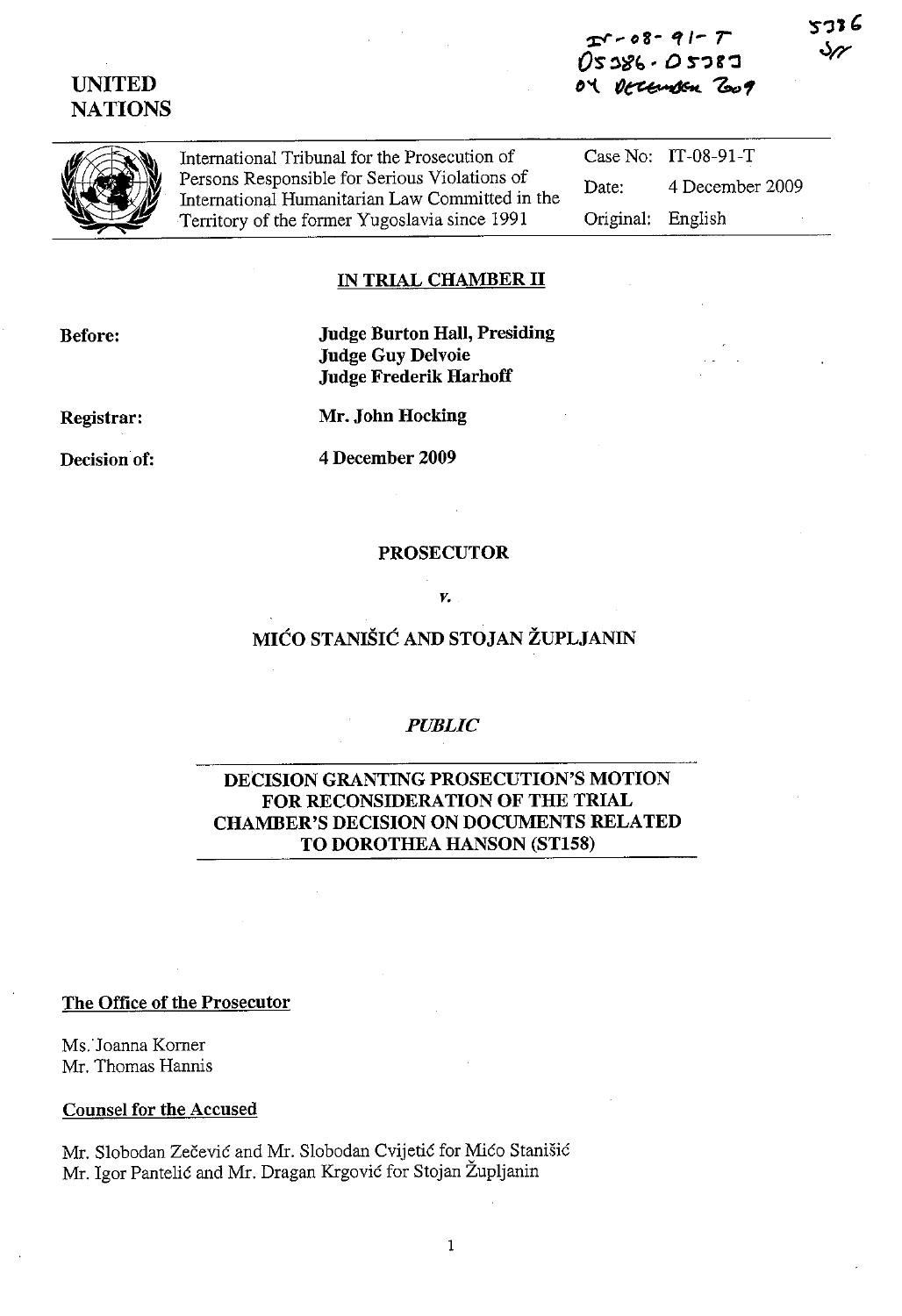**TRIAL CHAMBER 11** ("Trial Chamber") of the International Tribunal for the Prosecution of Persons Responsible for Serious Violations of International Humanitarian Law Committed in the Territory of the former Yugoslavia since 1991 ("Tribunal");

**BEING SEISED** of the "Prosecution's motion for reconsideration of the Trial Chamber's decision on documents related to witness ST158, with annex A", filed confidentially on 18 November 2009 ("Motion"), in which the Prosecution requests the Trial Chamber to permit it to add to its exhibit list five documents that were previously the subject of a Prosecution Notice, filed on 8 October 2009, whereby the Prosecution requested the Trial Chamber to "take note of the addition" of seven documents to its exhibit list pertaining to expert witness Dorothea Hanson;<sup>1</sup>

**NOTING** that the Defence of Mico Stanisic and the Defence of Stojan Zupljanin (jointly the "Defence") responded orally to the Motion on 4 December 2009, after the expiry of the time limit set by Rule 126 *his* of the Rules of Procedure and Evidence ("Rules") but indicated that they have no objection to the addition of the documents;<sup>2</sup>

**RECALLING** the Trial Chamber's procedural guideline that "a party seek[ing] to admit into evidence material that is not on its exhibit list [...] must, prior to requesting admission into evidence, seek the leave of the Trial Chamber by way of a written motion to add the material in question to the exhibit list"; $3<sup>3</sup>$ 

**RECALLING** that the Trial Chamber has the inherent discretion to grant leave to a party to amend its Rule 65 *ter* list provided that it is in interest of justice to do so;<sup>4</sup>

**RECALLING** that a party must show good cause for its request and that the proposed documents are *prima facie* relevant and of sufficient importance to justify their inclusion on the exhibit list;<sup>5</sup>

**RECALLING** that the Trial Chamber, in determining requests for amendment of a party's exhibit list, may take into consideration the complexity of the case, on-going investigations and issues related to the translation of documents and other materials; $<sup>6</sup>$ </sup>

<sup>&</sup>lt;sup>1</sup> Motion, para. 15; Notice in relation to 65 *ter* numbers of additional documents, filed on 8 Oct 2009 ("Notice").

<sup>2</sup> Deadline of I December 2009; Hearing, 4 Dec 2009, T. 4199.

<sup>3</sup> Revised procedural guidelines, 2 Oct 2009, para. 6.

<sup>4</sup> Decision granting Prosecution's motion for leave to amend Rule 65 *ter* list to add documents related to witness ST092, 20 Oct 2009, para. 7; *Prosecutor* v. *Popovic et al.,* Case No. IT-05-88-AR73.1, Decision on appeals against decision admitting material related to Borovčanin's questioning, 14 Dec 2007 ("First *Popović* Decision"), para. 37.

<sup>5</sup> First *Popovic* Decision, para. 37; *Prosecutor* v. *Lukic and Lukic,* Case No. 1T-98-32/l-T, Decision on Prosecution second motion to amend Rule 65 *ter* exhibit list, 11 Sep 2008 ("Lukić Decision"), para. 10.

*<sup>6</sup> Prosecutor* v. *Vuiadin Popovic et al.,* Case No.IT-05-88-T, Decision on Prosecution's motion for leave to amend Rule *65 ter* witness list and Rule 65 *ter* exhibit list, confidential, 6 Dec 2006 ("Second *Popovic* Decision"), p. 7; *Lukic*  Decision, para. 10.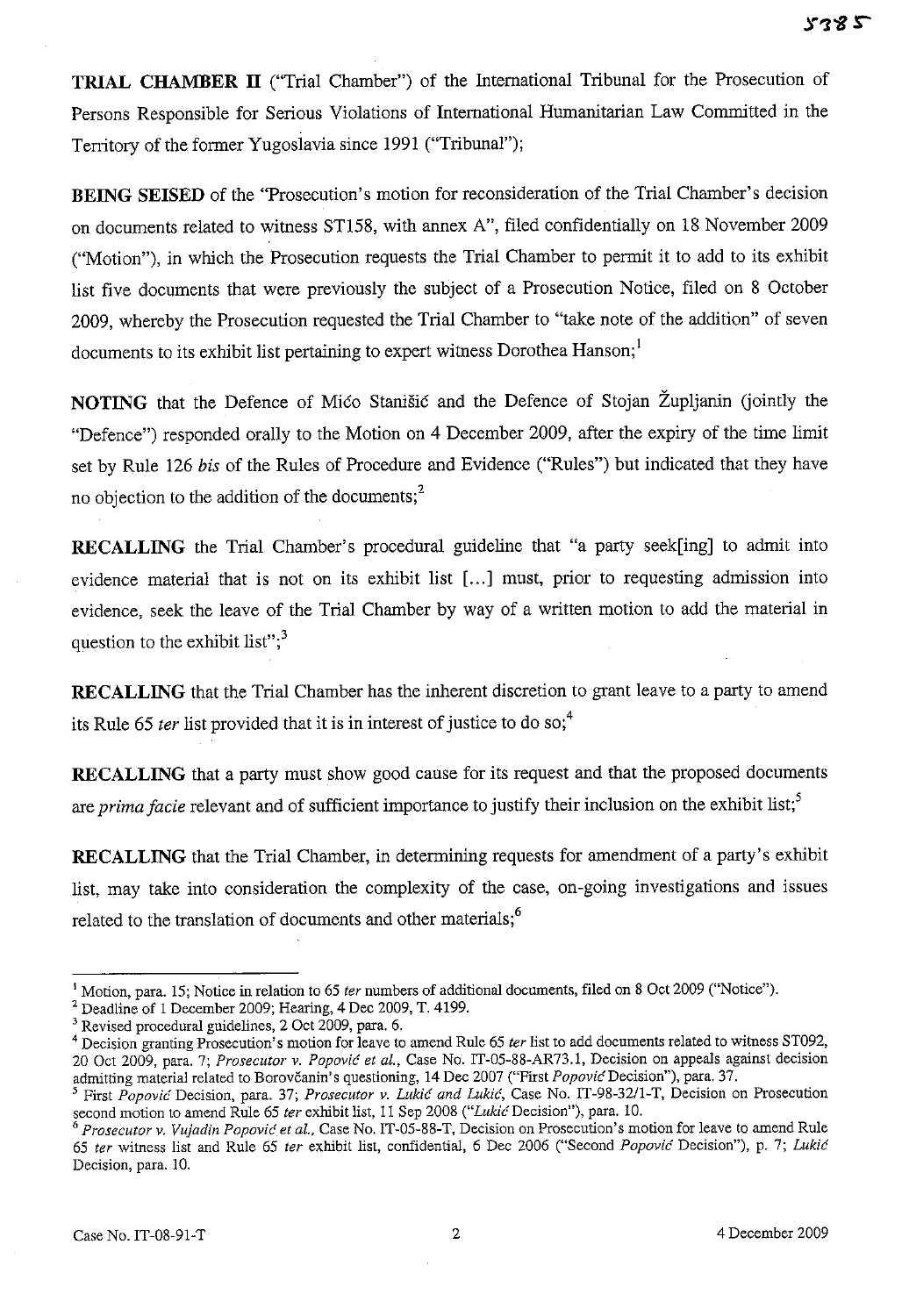**RECALLING** that on 28 October 2009, the Trial Chamber orally denied the Notice, which it decided, in the interest of judicial economy, to treat as a motion, finding that the Prosecution had neither extended any argument to demonstrate good cause for the addition of the seven documents to its exhibit list, nor indicated the relevance and importance of the documents; $<sup>7</sup>$ </sup>

**RECALLING** that on the same date, the Trial Chamber stated that it would reconsider its oral decision upon a properly reasoned motion;<sup>8</sup>

**NOTING** that the Prosecution acknowledges that the Notice provided insufficient information to enable the Trial Chamber to determine the relevance and importance of the seven documents and that it files its Motion requesting that the Trial Chamber re-consider its decision in relation to five of these documents;<sup>9</sup>

**NOTING** the Prosecution submission that it is in the interest of justice to allow the Prosecution to add the five documents to its exhibit list for Dorothea Hanson's testimony;<sup>10</sup>

**NOTING** the Prosecution submission that the five documents were part of Dorothea Hanson's expert report submitted in a Rule 92 *bis* package on 17 August 2009 and were also disclosed to the Defence prior to that date; $^{11}$ 

**NOTING** the Prosecution submission that, in accordance with the Trial Chamber's ruling that the evidence of expert witnesses is not to be presented pursuant to Rule 92 *bis* or Rule 92 *ter,* but pursuant to Rule 94 *bis,* the Prosecution now wishes to use a number of documents with the witness during the course of her examination-in-chief; $^{12}$ 

**NOTING** the Prosecution submission that all of the documents to be used in this way clarify and substantiate Dorothea Hanson's report and are highly probative of issues in this case and that those documents include the five documents that are the subject of the Motion;<sup>13</sup>

**CONSIDERING** that the five documents are relevant and probative and that they are of sufficient importance to the Prosecution's case to justify their late addition to the Prosecution's exhibit list;

<sup>7</sup> Hearing, 28 Qct 2009, T, 2169-2l7l.

<sup>8</sup> Hearing, 28 Qct 2009, T, 217l.

<sup>&</sup>lt;sup>9</sup> Motion, para. 3.

<sup>10</sup> Motion, para. 7.

<sup>&</sup>lt;sup>11</sup> Motion, para. 8.

<sup>&</sup>lt;sup>12</sup> Motion, para. 8. See also Pre-trial conference, 4 Sep 2009, T. 103-104.

<sup>&</sup>lt;sup>13</sup> Motion, para, 8.